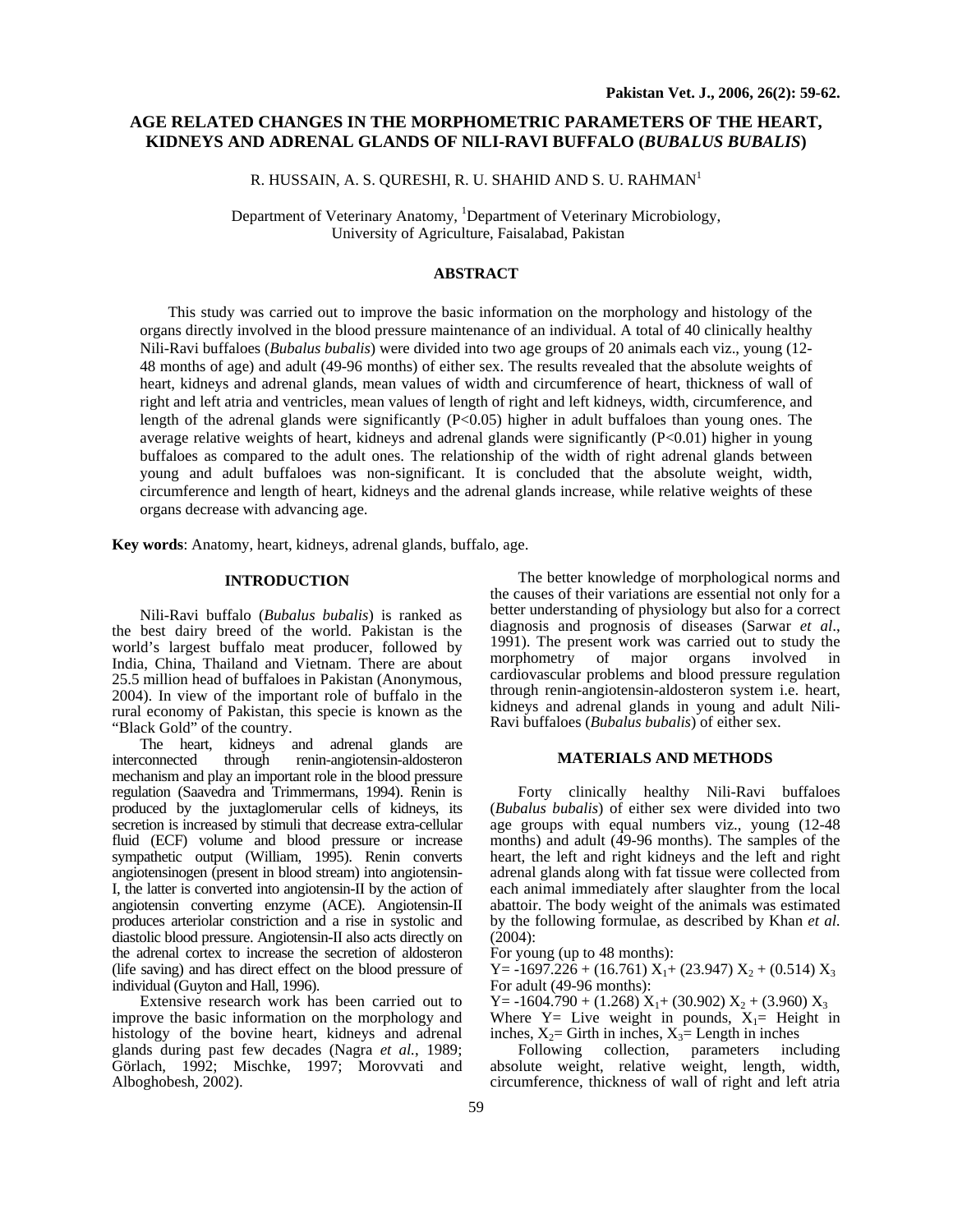and ventricles of heart were recorded. The absolute and relative weights of kidneys, length, width, and circumference of the left and right kidneys and the left and right adrenal glands were also recorded. The samples were weighed with the help of electrical weighing balance. The Vernier' s Calipers was used for the measurement of thickness of the right and left atrial and ventricular walls of heart. The means, standard error of mean (SEM) and ranges for each parameter were computed using Microsoft Excel software. Group means of young and adult animals were compared by Student's t-test. All computations were done with the statistical software MSTAT.

#### **RESULTS AND DISCUSSION**

#### **Heart**

The heart of the buffalo was conical in shape and had pointed ventricular part, having thick left ventricular wall (Plate 1). The mean values of absolute heart weight, length, width and circumference were significantly  $(P<0.05)$  higher in adult animals than young ones (Table 1). Similarly, the mean values of thickness of wall of right atrium of adult buffaloes were significantly  $(P<0.05)$  higher than young ones. The walls of left and right ventricles were thicker (P<0.01) in adults than their counterparts. These findings are in general conformation with Panhwar *et al.* (2004), who reported a significant increase in the size of heart with progressive age in buffaloes. Many workers have studied these parameters in cattle and reported a rise in heart weight with advancing age (Mischke, 1997).



**Plate 1: Section of heart of adult buffalo (49 months) showing the conformation. Conical and pointed ventricular part and thick left ventricular wall are visible. A=Aorta, Rv=Right ventricle, Ct=Chordea tendinae, Pm= Papillary muscle, Lv= Left ventricle, Lvw= Left ventricular wall** 

### **Kidneys**

In buffaloes, renal pelvis was absent, renal papillae projected into calyx minor and renal columns were very

|  | Table 1: Mean values $(\pm$ SEM) of anatomical |
|--|------------------------------------------------|
|  | parameters of heart in young (12-48)           |
|  | months) and adult (49-96 months)               |
|  | <b>buffaloes</b>                               |

| vunavos                    |                   |                         |
|----------------------------|-------------------|-------------------------|
| <b>Parameters</b>          | Young             | Adult                   |
| Absolute heart weight (g)  | $1606 \pm$        | $2561 \pm$<br>$71.57**$ |
|                            | 53.86<br>$0.43 +$ | $0.42 +$                |
| Relative heart weight (%)  | 0.004             | $0.04*$                 |
| Length $(cm)$              | $17.57 +$         | $24.34 \pm$             |
|                            | 0.52              | $0.54**$                |
| Width (cm)                 | $15.18 +$         | $19.85 \pm$             |
|                            | 0.41              | $0.34**$                |
| Circumference (cm)         | $30.87 +$         | $39.10 \pm$             |
|                            | 0.92              | $0.79**$                |
| Thickness of wall of right | $1.33 \pm$        | $1.65 \pm$              |
| atrium (cm)                | 0.05              | $0.03**$                |
| Thickness of wall of left  | $1.74 \pm$        | $1.86 \pm$              |
| atrium (cm)                | 0.04              | $0.04*$                 |
| Thickness of wall of right | $1.49 \pm$        | $2.76 \pm$              |
| ventricle (cm)             | 0.03              | $0.12**$                |
| Thickness of wall of left  | $1.9 \pm 0.03$    | $3.17 \pm$              |
| ventricle (cm)             |                   | $0.14**$                |

 $*$  = Significant at P<0.05; \*\* = Significant at P<0.01

prominent (Plate 2). The macroscopic studies revealed that the average absolute weight of both the kidneys in adult buffaloes was significantly (P<0.05) higher as compared to their young counterparts. The mean values of length of right and left kidney are significantly (P<0.01) higher in adult buffaloes than young ones. Same was true for the width of right and left kidneys. Similarly, the mean values of circumference of right and left kidneys were significantly (P<0.01) higher in adult than young ones (Table 2). No literature was available to compare these results in buffaloes. These results were however, in agreement with Mischke (1997), who reported a similar trend in cattle.



**Plate 2: Section of left kidney of a young buffalo (36 months of age) showing its internal structure. Pelvis is absent, renal papillae project into calyx minor, renal columns are very prominent. H= Hilus, Rp= Renal papilla, M= Medulla, C= Cortex**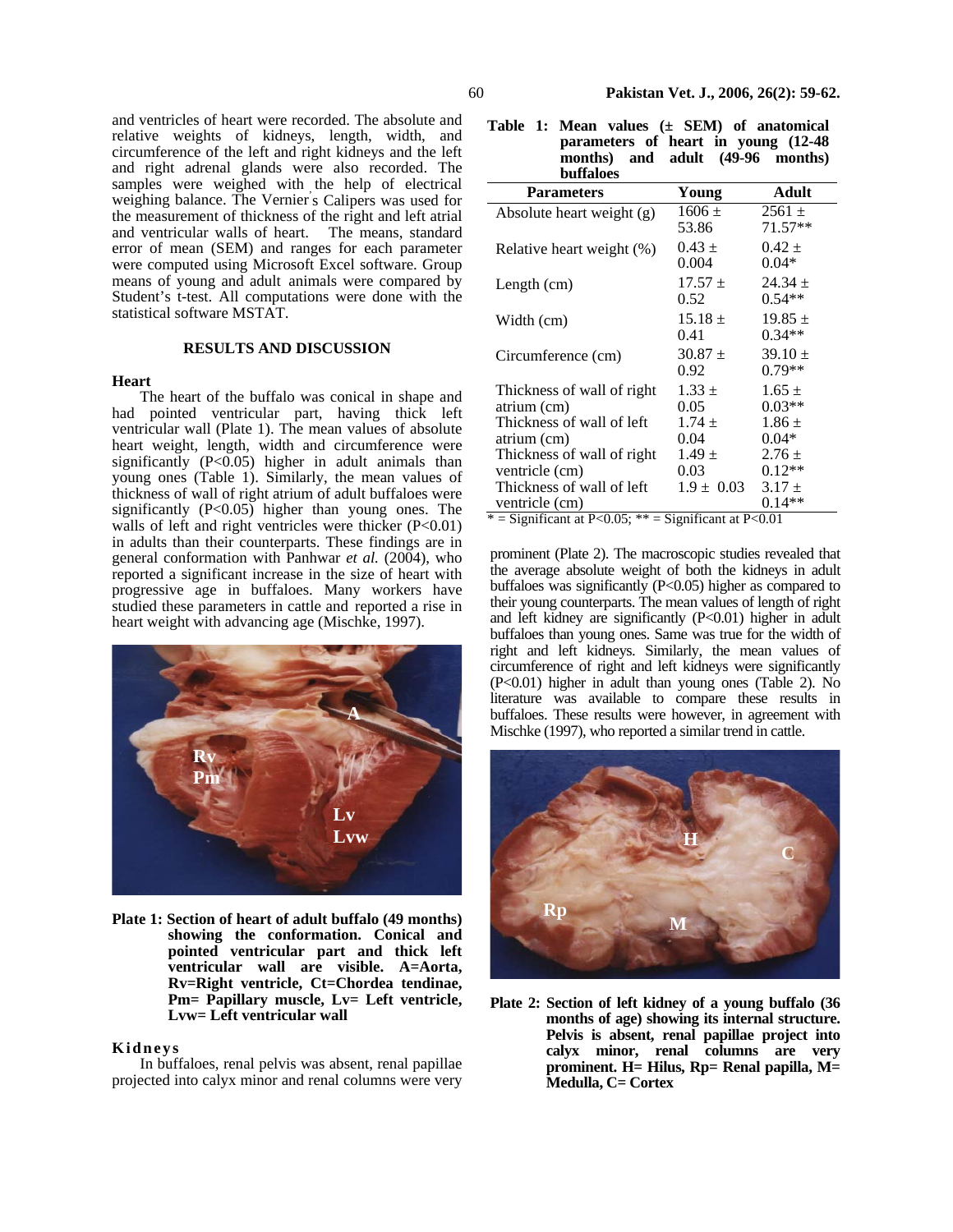| $\mu$ arameters of manegs in goung (12 To<br>months)<br><b>buffaloes</b> | and adult                            | (49-96<br>months)     |
|--------------------------------------------------------------------------|--------------------------------------|-----------------------|
| <b>Parameters</b>                                                        | Young                                | Adult                 |
| Absolute weight of both                                                  | $937.0 \pm$                          | $1285 \pm$            |
| kidneys (g)                                                              | 41.55                                | $22.55**$             |
| Relative weight of both                                                  | $0.25 \pm$                           | $0.21 \pm$            |
| kidneys (%)                                                              | 0.003                                | $0.004**$             |
| Length of right kidney                                                   | $18.61 +$                            | $19.56 +$             |
| (cm)                                                                     | 0.32                                 | $0.32**$              |
| Length of left kidney                                                    | $18.59 \pm$                          | $21.96 \pm$           |
| (cm)                                                                     | 0.45                                 | $24.05*$              |
| Width of right kidney                                                    | $12.22 \pm$                          | $13.46 \pm$           |
| (cm)                                                                     | 0.14                                 | $0.26*$               |
| Width of left kidney                                                     | $12.45 \pm$<br>$\bigcap$ $\bigcap$ 1 | $13.58 \pm$<br>0.2544 |

0.21

 $23.76 \pm$ 0.310

 $24.46 \pm$ 0.40

 $0.25**$ 

 $26.73 \pm$  $0.54**$ 

 $26.60 \pm$ 0.41\*\*

**Table 2: Mean values (± SEM) of anatomical parameters of kidneys in young (12-48** 

|  |  | $*$ = Significant at P<0.05; $**$ = Significant at P<0.01 |
|--|--|-----------------------------------------------------------|
|--|--|-----------------------------------------------------------|

#### **Adrenal gland**

kidney (cm)

kidney (cm)

Circumference of right

Circumference of left

In the buffalo, the left adrenal gland was flattened, V-In the buffalo, the left adrenal gland was flattened,  $V - P < 0.01$ ;  $NS = Non-significant$  shaped, while right adrenal gland was C-shaped, having convex lateral surface (Plate 3). The average absolute weight of both adrenal glands was significantly  $(P<0.01)$ higher in adults as compared to young animals. The mean values of length of adrenal glands were significantly (P<0.01) higher in adult than young ones. However, the difference between the width of right adrenal gland of young and adult buffaloes was non-significant. The mean values of circumference in right adrenal gland were significantly  $(P<0.01)$  higher in adult than young ones (Table 3). These values are in line with Morovvati and Alboghobesh (2002), who reported same trend with the advancing age in buffaloes. Mischke (1997) reported same tendency in cattle.



**Plate 3: Dorsal views of right and left adrenal glands of an adult buffalo (49 months of age). La= Left adrenal gland (flattened, V-shaped), Ra= Right adrenal gland (C-Shaped, convex lateral surface).** 

**Table 3: Mean values (± SEM) of anatomical parameters of adrenal glands in young (12-48 months) and adult (49-96 months) buffaloes** 

| months) buildives                                          |             |              |  |  |  |
|------------------------------------------------------------|-------------|--------------|--|--|--|
| <b>Parameters</b>                                          | Young       | Adult        |  |  |  |
| Absolute weight of both                                    | $23.70 \pm$ | $33.85 \pm$  |  |  |  |
| adrenal glands (g)                                         | 1.12        | $1.17**$     |  |  |  |
| Relative weight of both                                    | $0.06 \pm$  | $0.05 \pm$   |  |  |  |
| adrenal glands (%)                                         | 0.001       | $0.001**$    |  |  |  |
| Length of right adrenal                                    | $5.03 \pm$  | $6.69 \pm$   |  |  |  |
| gland (cm)                                                 | 0.05        | $0.09**$     |  |  |  |
| Length of left adrenal                                     | $5.17 \pm$  | $6.85 \pm$   |  |  |  |
| (cm)                                                       | 0.08        | $0.100**$    |  |  |  |
| Width of right adrenal                                     | $3.84 \pm$  | 4.13 $\pm$   |  |  |  |
| gland (cm)                                                 | 0.06        | $0.015^{NS}$ |  |  |  |
| Width of left adrenal                                      | $2.85 \pm$  | $4.82 \pm$   |  |  |  |
| gland (cm)                                                 | 0.05        | $0.22**$     |  |  |  |
| Circumference of right                                     | $7.40 \pm$  | $8.17 \pm$   |  |  |  |
| adrenal gland (cm)                                         | 0.19        | $0.34**$     |  |  |  |
| Circumference of left                                      | $5.75 \pm$  | $9.30 \pm$   |  |  |  |
| adrenal gland (cm)                                         | 0.35        | $0.47**$     |  |  |  |
| $*$ - Significant at $D \neq 0.05$ , $**$ - Significant at |             |              |  |  |  |

\* = Significant at P<0.05; \*\* = Significant at

On the basis of present comparative investigations it is concluded, that absolute weights, width, circumference and length of heart, kidneys and the adrenal glands increase, while relative weights of these organs decrease with advancing age.

#### **REFERENCES**

- Anonymous, 2004. Economic Survey of Pakistan, Agriculture, pp. 21-22.
- Görlach, M., 1992. Comparative histological and morphometric studies on kidneys from 47 species of ruminants. PhD Dissertation, Giessen, Univ. Giessen, Germany.
- Guyton, A. C. and J. E. Hall, 1996. Textbook of Medical Physiology,  $9<sup>th</sup>$  Ed., W. B. Saunders Company, Philadelphia, USA, pp: 227-236.
- Khan, B. B., M. Yaqoob, M. R. Virk, M. Younis and A. Iqbal, 2004. Livestock Management Manual (For introductory course), 1<sup>st</sup> Ed., Univ. of Agri., Faisalabad, Pakistan. Pak. TM Printers, Faisalabad.
- Mischke, A., 1997. Anatomy and histology of heart, kidneys and adrenal glands from healthy slaughtered Holstein-Friesian beef bulls and heifers. PhD Dissertation, Humboldt University of Berlin, Germany.
- Morovvati. H. and N. Alboghobesh, 2002. Histological and histochemical studies on the adrenal glands of water buffalo. Proc. 22<sup>nd</sup> World Buiatrics Congress, Hannover, Germany.